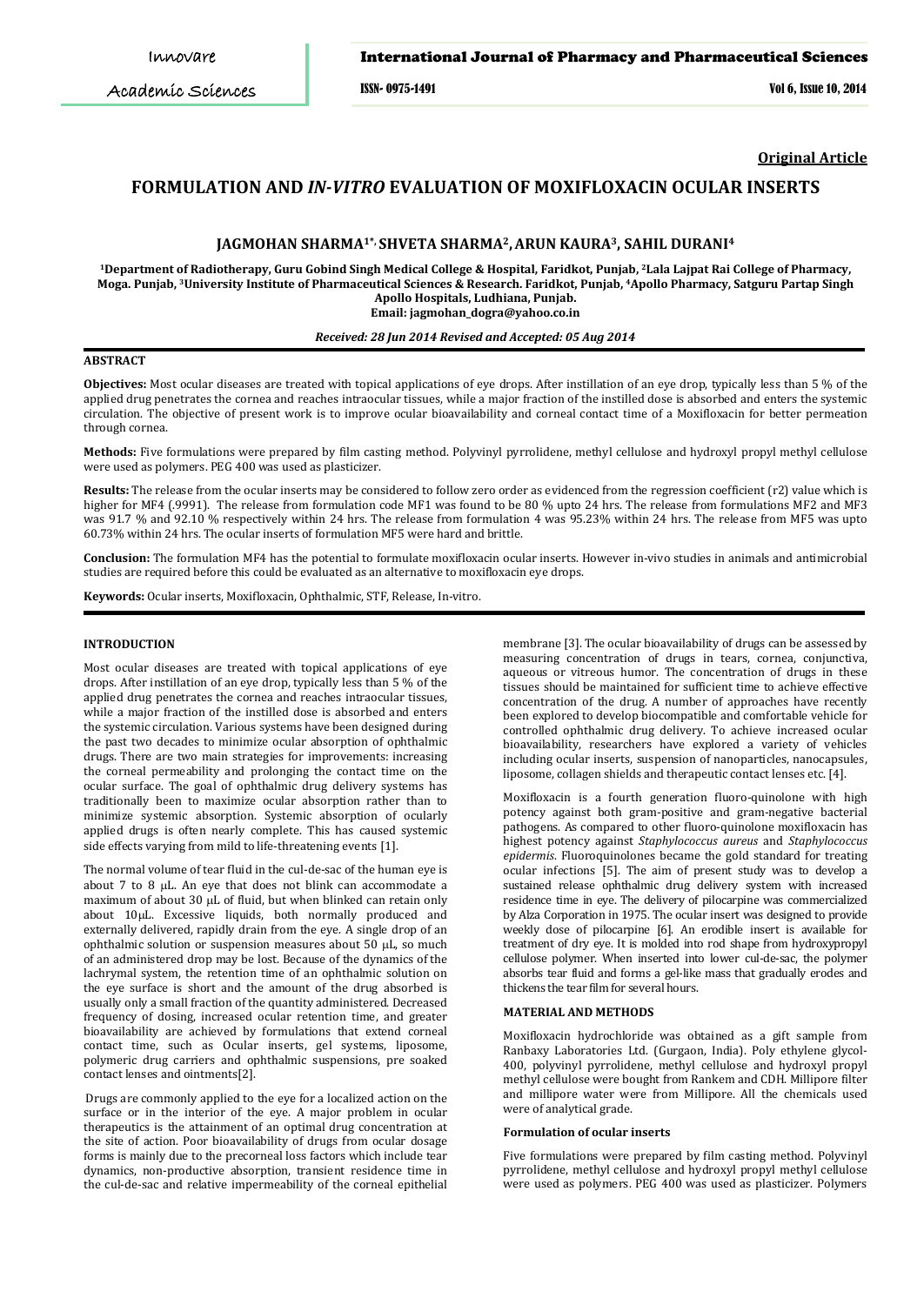were dissolved in methanol and then plasticizer and moxifloxacin were added to the solution. The mixture was poured into rectangular shaped plastic molds covered by aluminium foil. The pored mixture was evaporated by placing in a desicator overnight[7]. A thin film of polymer containing drug was obtained and cut into small discs. Each disc was having size 3 mm. The discs were used as ocular inserts containing 0.5 % moxifloxacin.

# **Swelling studies of ocular inserts**

Swelling studies were carried out by placing previously weighted and dried ocular inserts into 3 ml of simulated tear fluid (STF) of pH 7.4 (sodium chloride 0.670 gm, sodium bicarbonate 0.200 gm, calcium chloride dihydrate 0.008 gm, purified water q. s.100 ml).

$$
S.I. = \frac{Ws - Wd}{Ws} \quad x \neq 100
$$

Where S. I. = Swelling Index, Ws= Weight of Swollen Ocular Insert Wd= Weight of Ocular Insert

# **Uniformity of thickness**

The thickness of 10 inserts from each batch was measured at three different randomly selected spots of each insert with screw gauze.

# **Uniformity of weight**

The weight of 10 inserts from each batch was determined and their mean was taken.

#### **Uniformity of content**

For uniformity of content, 10 inserts from each batch were weighted individually and dissolved into 50 ml of STF. The solution was filtered. An aliquot of the filtrate was diluted and analyzed for moxifloxacin content at 290 nm in a UV spectrometer (Hitachi).

#### *In-vitro* **drug release studies**

In-vitro drug release studies were performed on ocular inserts through Millipore filter (0.45  $\mu$ ). The release was carried out in triplicate. A modified Franz diffusion cell consisting of 10 ml glass receptor which also contained an outlet assembly along with a glass donor cell having the side tube for drainage was used for the release studies.

The chamber was surrounded by a water jacket through which water at 37 0C was circulated from the thermosetting water bath. A Teflon coated magnetic bead was placed at the bottom of the receptor cell to ensure homogeneity of the receptor solution. Simulated tear fluid (STF) was filled in the receptor chamber. Millipore filter was dipped in STF and placed on the receptor chamber of the diffusion cell. The Ocular Insert was placed on the Millipore filter. The donor cell was placed over the contact lens and Millipore filter. The area of the receptor compartment's opening was  $0.50$  cm<sup>2</sup> and the area of the contact lens was  $0.95$  cm<sup>2</sup>. The area available for diffusion was 0.50 cm2 . The entire cell was clamped over a magnetic stirrer. The donor compartment represents the conjunctival sac whereas the receptor compartment represents the anterior segment of the eye. The samples for *In-vitro* release and drainage were analyzed after suitable dilutions at 290 nm in a UV spectrometer (Hitachi)[4].

### **RESULT AND DISCUSSION**

Moxifloxacin is a fourth-generation synthetic [fluoroquinolone](http://en.wikipedia.org/wiki/Fluoroquinolone) [antibacterial agent](http://en.wikipedia.org/wiki/Antibacterial_agent) developed by Bayer AG (initially called BAY 12- 8039). It is marketed worldwide (as the hydrochloride) under the brand names Avelox, Avalox, and Avelon for oral treatment. In most countries, the drug is also available in parenteral form for intravenous infusion. Moxifloxacin is also sold in an ophthalmic solution (eye drops) under the brand names Vigamox, and Moxeza for the treatment of conjunctivitis (pink eye)[8,9,1]. As compared to other fluoro-quinolone moxifloxacin has highest potency against *Staphylococcus aureus* and *Staphylococcus epidermis*. Moxifloxacin has been developed as 0.5% solution for topical, ocular use as moxifloxacin ophthalmic solution 0.5%. But eye drops exhibit pulse delivery resulting in transient overdose, followed by short period of effective therapeutic concentration then a long period of underdose. Thus, the feasible way to improve ocular bioavailability is to increase the corneal contact time of a drug. This can be achieved by ocular inserts. The in vitro diffusion apparatus used in this study was able to simulate the in vivo conditions and was useful for the drug release studies. One ml of the sample was withdrawn from the receptor at different time intervals up to 24 hrs. The sample withdrawn was replaced with 1 ml of STF. The thickness and weight variation of the prepared ocular inserts was within 3%.

## **Table 1: Formulation code and composition of moxifloxacin cast film**

| Ingredients (mg)                |          |                          | Code     |          |                          |
|---------------------------------|----------|--------------------------|----------|----------|--------------------------|
|                                 | MF1      | MF <sub>2</sub>          | MF3      | MF4      | MF5                      |
| Moxifloxacin                    | 250      | 250                      | 250      | 250      | 250                      |
| Polyvinyl pyrrolidene           | 400      | $\overline{\phantom{a}}$ | $- -$    | 400      | 400                      |
| Methyl cellulose                | $-$      | 400                      |          | 400      | 400                      |
| Hydroxylpropyl methyl cellulose | $- -$    | $- -$                    | 400      | 400      | 400                      |
| Poly ethylene glycol-400        | $0.3$ ml | $0.3$ ml                 | $0.3$ ml | $0.3$ ml | $\overline{\phantom{a}}$ |

Composition of various ocular insert formulations using the different combination of polymers, with and without plasticizer along with their formulation codes are shown in Table no. 1.

| Table 2: Swelling of Ocular inserts |  |
|-------------------------------------|--|
|-------------------------------------|--|

| <b>Formulation code</b> | <b>Swelling Index</b> |
|-------------------------|-----------------------|
| MF1                     | $61.52 + 0.413$       |
| MF <sub>2</sub>         | 66.32+0.712           |
| MF3                     | 66.64+0.475           |
| MF4                     | 68.12+0.786           |
| MF5                     | 59.91+0.124           |

Value represents Mean + S. E. (n=3)

### **Table 3: Cumulative** *In-vitro* **% drug release from moxifloxacin ocular inserts**

| <b>Formulation code</b> | Cumulative <i>In-vitro</i> Drug Release (%) |
|-------------------------|---------------------------------------------|
| MF1                     | $80.23 + 0.0006$                            |
| MF2                     | $90.21 + 0.0023$                            |
| MF3                     | $90.98 + 0.0012$                            |
| MF4                     | $95.64 + 0.0009$                            |
| MF5                     | $75.23 + 0.0023$                            |
|                         |                                             |

Value represents Mean + S. E. (n=3)